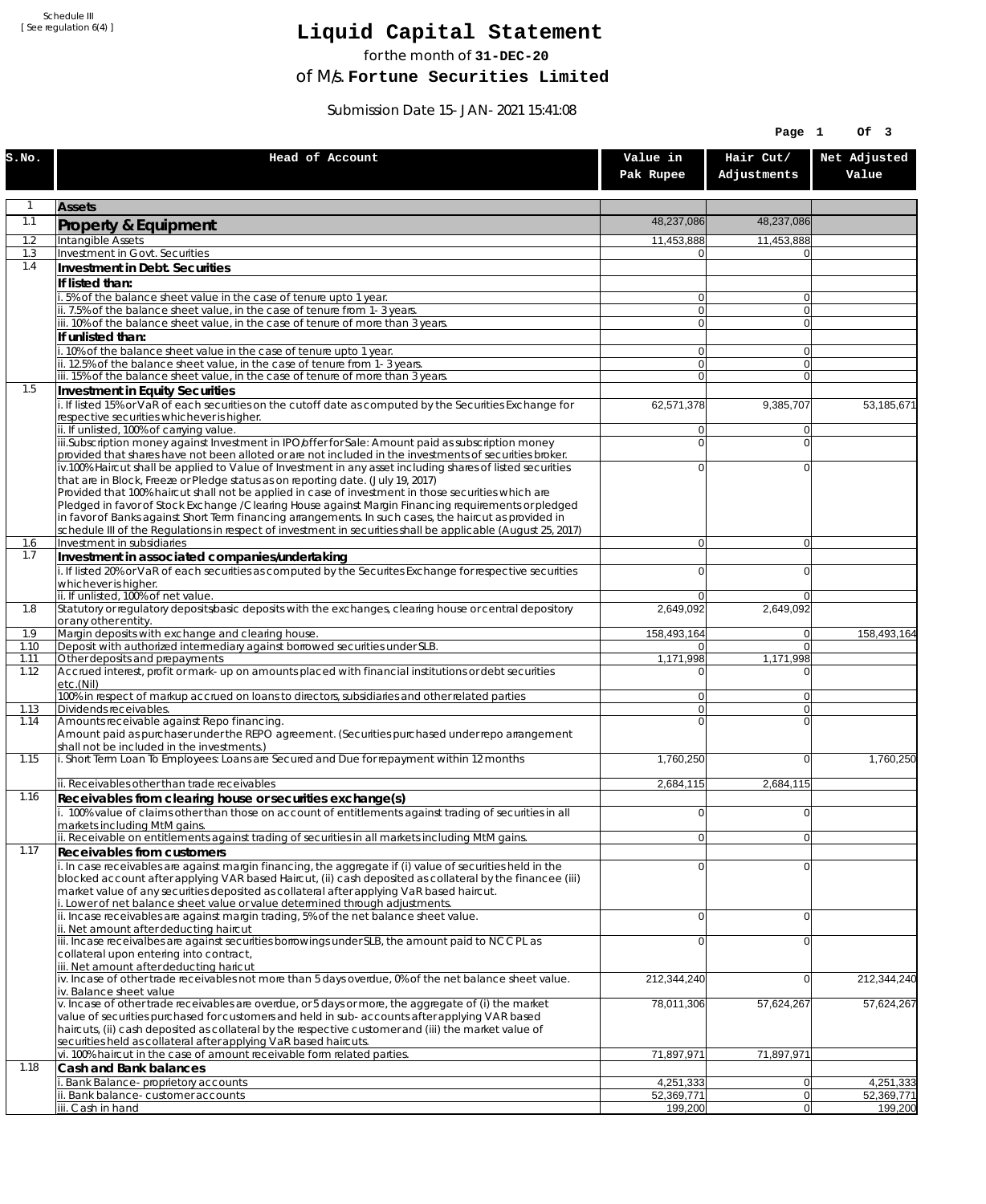Schedule III [ See regulation 6(4) ]

## **Liquid Capital Statement**

for the month of **31-DEC-20**

of M/s. **Fortune Securities Limited**

Submission Date 15-JAN-2021 15:41:08

|            |                                                                                                                                                                                                                                                                                                                                                                                                                                                                                                                                                                                                                                                                                                                              |                            | Page 2                        | Of 3                   |
|------------|------------------------------------------------------------------------------------------------------------------------------------------------------------------------------------------------------------------------------------------------------------------------------------------------------------------------------------------------------------------------------------------------------------------------------------------------------------------------------------------------------------------------------------------------------------------------------------------------------------------------------------------------------------------------------------------------------------------------------|----------------------------|-------------------------------|------------------------|
| S.NO.      | Head of Account                                                                                                                                                                                                                                                                                                                                                                                                                                                                                                                                                                                                                                                                                                              | Value in<br>Pak Rupee      | Hair Cut/<br>Adjustments      | Net Adjusted<br>Value  |
| 1.19       | <b>Total Assets</b>                                                                                                                                                                                                                                                                                                                                                                                                                                                                                                                                                                                                                                                                                                          | 708,094,792                | 205,104,124                   | 540.227.896            |
| 2          | Liabilities                                                                                                                                                                                                                                                                                                                                                                                                                                                                                                                                                                                                                                                                                                                  |                            |                               |                        |
| 2.1        | Trade Payables                                                                                                                                                                                                                                                                                                                                                                                                                                                                                                                                                                                                                                                                                                               |                            |                               |                        |
|            | i. Payable to exchanges and clearing house<br>ii. Payable against leveraged market products                                                                                                                                                                                                                                                                                                                                                                                                                                                                                                                                                                                                                                  | 99,619,566<br>$\Omega$     | 0<br>$\mathbf{0}$             | 99,619,566             |
|            | iii. Payable to customers                                                                                                                                                                                                                                                                                                                                                                                                                                                                                                                                                                                                                                                                                                    | 175,312,865                | 0                             | 175,312,865            |
| 2.2        | <b>Current Liabilities</b>                                                                                                                                                                                                                                                                                                                                                                                                                                                                                                                                                                                                                                                                                                   |                            |                               |                        |
|            | i. Statutory and regulatory dues<br>ii. Accruals and other payables                                                                                                                                                                                                                                                                                                                                                                                                                                                                                                                                                                                                                                                          | 3,461,207<br>6,944,088     | 0<br>$\mathbf{0}$             | 3,461,207<br>6,944,088 |
|            | iii. Short-term borrowings                                                                                                                                                                                                                                                                                                                                                                                                                                                                                                                                                                                                                                                                                                   | 203,507,534                | $\mathbf 0$                   | 203,507,534            |
|            | iv. Current portion of subordinated loans<br>v. Current portion of long term liabilities                                                                                                                                                                                                                                                                                                                                                                                                                                                                                                                                                                                                                                     | $\Omega$<br>1,590,697      | $\mathbf 0$<br>$\overline{0}$ | 1,590,697              |
|            | vi. Deferred Liabilities                                                                                                                                                                                                                                                                                                                                                                                                                                                                                                                                                                                                                                                                                                     | 0                          | $\mathbf 0$                   |                        |
|            | vii. Provision for bad debts                                                                                                                                                                                                                                                                                                                                                                                                                                                                                                                                                                                                                                                                                                 | $\overline{0}$             | $\mathbf{0}$                  |                        |
|            | viii. Provision for taxation<br>ix. Other liabilities as per accounting principles and included in the financial statements                                                                                                                                                                                                                                                                                                                                                                                                                                                                                                                                                                                                  | $\Omega$<br>2,076,768      | 0<br>$\mathbf{0}$             | 2,076,768              |
| 2.3        | <b>Non-Current Liabilities</b>                                                                                                                                                                                                                                                                                                                                                                                                                                                                                                                                                                                                                                                                                               |                            |                               |                        |
|            | i. Long-Term financing<br>a. Long-Term financing obtained from financial instituion: Long term portion of financing obtained from<br>a financial institution including amount due against finance lease                                                                                                                                                                                                                                                                                                                                                                                                                                                                                                                      | 2,852,061                  | 2,852,061                     |                        |
|            | b. Other long-term financing                                                                                                                                                                                                                                                                                                                                                                                                                                                                                                                                                                                                                                                                                                 | 0                          | $\overline{0}$                |                        |
|            | ii. Staff retirement benefits<br>iii. Advance against shares for Increase in Capital of Securities broker: 100% haircut may be allowed in                                                                                                                                                                                                                                                                                                                                                                                                                                                                                                                                                                                    | $\overline{0}$<br>$\Omega$ | 0<br>$\Omega$                 |                        |
|            | respect of advance against shares if:<br>a. The existing authorized share capital allows the proposed enhanced share capital<br>b. Boad of Directors of the company has approved the increase in capital<br>c. Relevant Regulatory approvals have been obtained<br>d. There is no unreasonable delay in issue of shares against advance and all regulatory requirements<br>relating to the increase in paid up capital have been completed.<br>e. Auditor is satisfied that such advance is against the increase of capital.                                                                                                                                                                                                 |                            |                               |                        |
| 2.4        | iv. Other liabilities as per accounting principles and included in the financial statements<br><b>Subordinated Loans</b>                                                                                                                                                                                                                                                                                                                                                                                                                                                                                                                                                                                                     | 0                          | $\overline{0}$                |                        |
|            | i. 100% of Subordinated loans which fulfill the conditions specified by SECP are allowed to be deducted:<br>The Schedule III provides that 100% haircut will be allowed against subordinated Loans which fulfill the<br>conditions specified by SECP. In this regard, following conditions are specified:<br>a. Loan agreement must be executed on stamp paper and must clearly reflect the amount to be repaid<br>after 12 months of reporting period<br>b. No haircut will be allowed against short term portion which is repayable within next 12 months.<br>c. In case of early repayment of loan, adjustment shall be made to the Liquid Capital and revised Liquid<br>Capital statement must be submitted to exchange. | 0                          | 0                             |                        |
|            | ii. Subordinated loans which do not fulfill the conditions specified by SECP                                                                                                                                                                                                                                                                                                                                                                                                                                                                                                                                                                                                                                                 | $\mathbf 0$                | 0                             |                        |
| 2.5        | <b>Total Liabilites</b>                                                                                                                                                                                                                                                                                                                                                                                                                                                                                                                                                                                                                                                                                                      | 495,364,786                | 2,852,061                     | 492.512.725            |
| 3          | Ranking Liabilities Relating to:                                                                                                                                                                                                                                                                                                                                                                                                                                                                                                                                                                                                                                                                                             |                            |                               |                        |
| 3.1        | Concentration in Margin Financing                                                                                                                                                                                                                                                                                                                                                                                                                                                                                                                                                                                                                                                                                            | ΩI                         | $\Omega$                      |                        |
|            | The amount calculated client-to- client basis by which any amount receivable from any of the<br>financees exceed 10% of the aggregate of amounts receivable from total financees.                                                                                                                                                                                                                                                                                                                                                                                                                                                                                                                                            |                            |                               |                        |
| 3.2        | Concentration in securites lending and borrowing                                                                                                                                                                                                                                                                                                                                                                                                                                                                                                                                                                                                                                                                             |                            |                               |                        |
|            | The amount by which the aggregate of:<br>(i) Amount deposited by the borrower with NCCPL<br>(Ii) Cash margins paid and<br>(iii) The market value of securities pledged as margins exceed the 110% of the market value of shares<br>borrowed                                                                                                                                                                                                                                                                                                                                                                                                                                                                                  | $\Omega$                   | 0                             |                        |
| 3.3        | Net underwriting Commitments                                                                                                                                                                                                                                                                                                                                                                                                                                                                                                                                                                                                                                                                                                 |                            |                               |                        |
|            | (a) in the case of right issuse : if the market value of securites is less than or equal to the subscription<br>price; the aggregate of:<br>(i) the 50% of Haircut multiplied by the underwriting commitments and<br>(ii) the value by which the underwriting commitments exceeds the market price of the securities.<br>In the case of rights issuse where the market price of securities is greater than the subscription price, 5% of<br>the Haircut multiplied by the net underwriting                                                                                                                                                                                                                                   | 0                          | 0                             |                        |
|            | (b) in any other case : 12.5% of the net underwriting commitments                                                                                                                                                                                                                                                                                                                                                                                                                                                                                                                                                                                                                                                            | 0                          | 0                             |                        |
| 3.4        | Negative equity of subsidiary<br>The amount by which the total assets of the subsidiary (excluding any amount due from the subsidiary)<br>exceed the total liabilities of the subsidiary                                                                                                                                                                                                                                                                                                                                                                                                                                                                                                                                     | $\overline{0}$             | 0                             |                        |
| 3.5        | Foreign exchange agreements and foreign currency positions<br>5% of the net position in foreign currency. Net position in foreign currency means the difference of total                                                                                                                                                                                                                                                                                                                                                                                                                                                                                                                                                     | $\Omega$                   | 0                             |                        |
|            | assets denominated in foreign cuurency less total liabilities denominated in foreign currency                                                                                                                                                                                                                                                                                                                                                                                                                                                                                                                                                                                                                                |                            |                               |                        |
| 3.6<br>3.7 | Amount Payable under REPO                                                                                                                                                                                                                                                                                                                                                                                                                                                                                                                                                                                                                                                                                                    | ٥l                         | 0                             |                        |
|            | Repo adjustment                                                                                                                                                                                                                                                                                                                                                                                                                                                                                                                                                                                                                                                                                                              |                            |                               |                        |